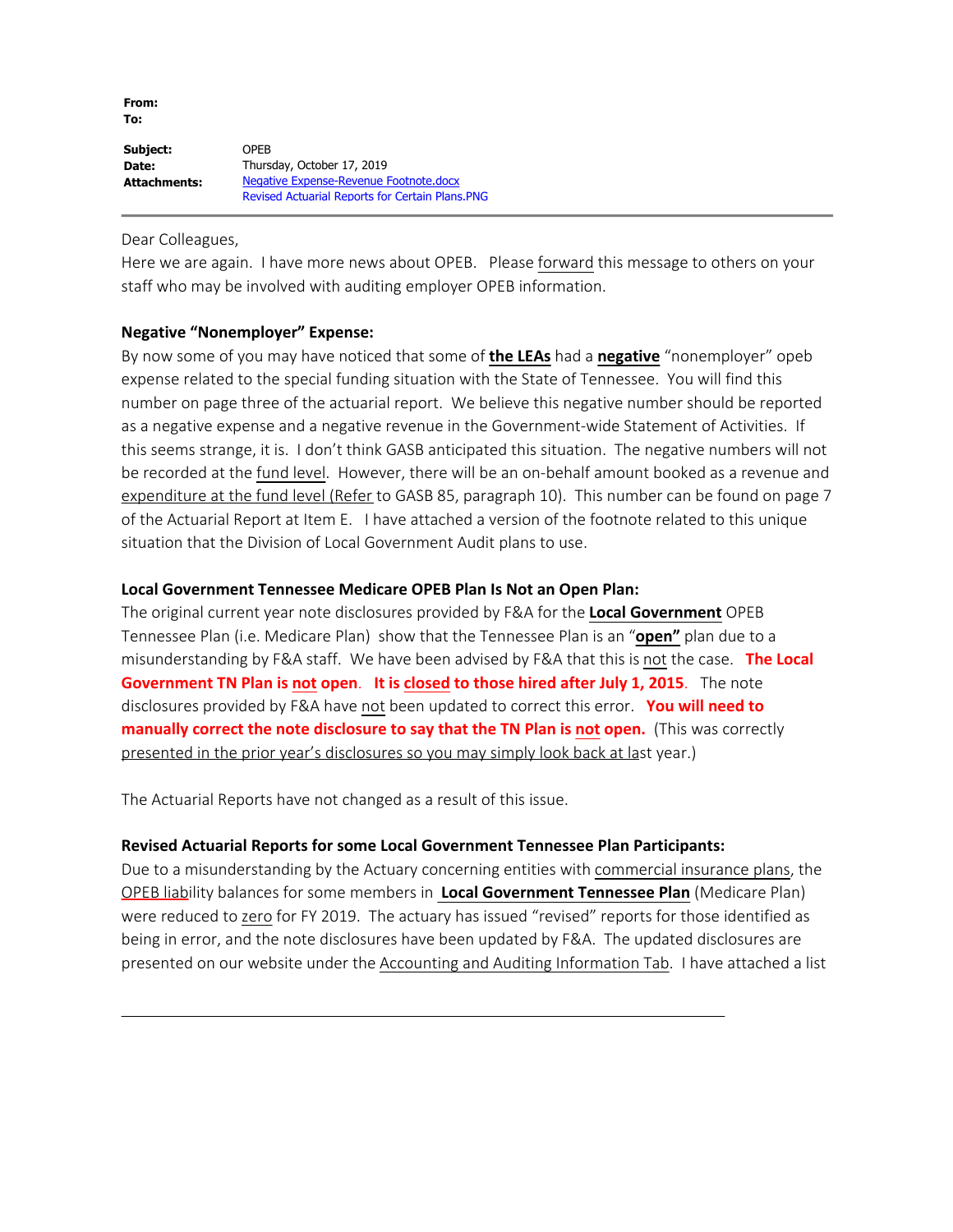of the entities that required revised actuarial reports. (One previous list also included the City of Hartsville and the Association of County Mayors, but the above list which should be final, does not show these two entities.)

\_\_\_\_\_\_\_\_\_\_\_\_\_\_\_\_\_\_\_\_\_\_\_\_\_\_\_\_\_\_\_

\_\_\_\_\_\_\_\_\_\_\_\_\_\_\_\_\_\_\_\_\_\_\_\_\_\_\_\_\_\_\_

### **State Audit Examination Opinions for Pensions and OPEB:**

We believe these reports will be issued soon. We do not have an exact date yet.

#### **Weighted Average Maturity:**

**On a completely different subject, some of you have requested the Weighted Average Maturity (WAM) for investments in the Local Government Investment Pool managed by the Tennessee** Department of Treasury. The WAM had a range of 1 to 86 days as of June 30, 2019.

Please understand that the Division of Local Government Audit has to deal with the same issues. We provide this information to you as soon as we receive it and understand the ramifications for our audits. Thanks for all the hard work you do to make Tennessee government work better. Jerry

\_\_\_\_\_\_\_\_\_\_\_\_\_\_\_\_\_\_\_\_\_\_\_\_\_\_\_\_\_\_\_

*Jerry E. Durham, CPA, CGFM, CFE Assistant Director Comptroller of the Treasury Division of Local Government Audit Cordell Hull Builiding 425 Fifth Avenue North Nashville, Tn, 37243-3400 Office Direct – 615.401.7951 Fax 615.741.6216*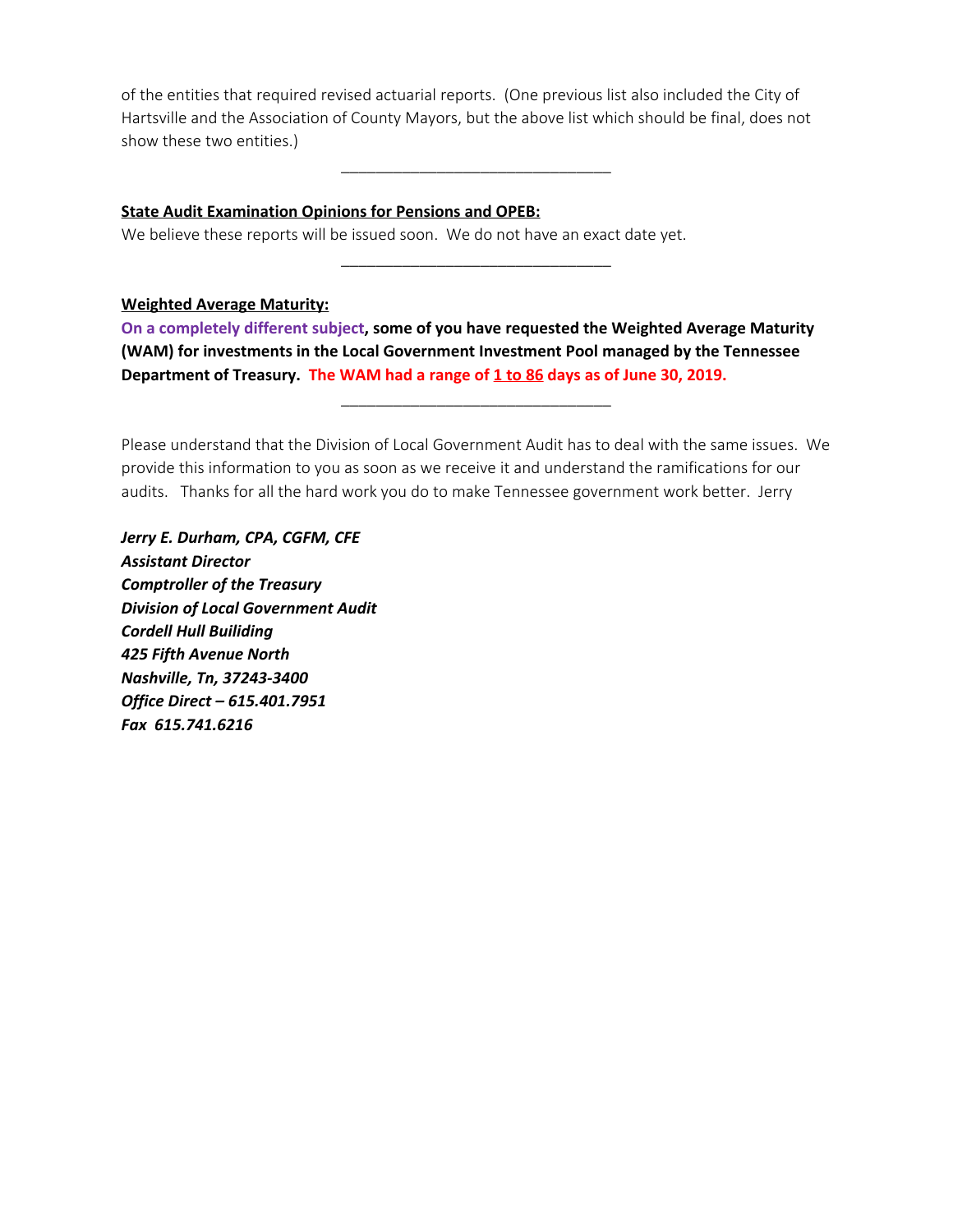**The Typical County School Department has a special funding situation related to benefits paid by the State of Tennessee for its eligible retired employees participating in the LEP. The Typical County School Department's proportionate share of the collective total OPEB liability was based on a projection of the employer's longterm share of benefit payments to the OPEB plan relative to the projected share of benefit payments of all participating employers and nonemployer contributing entities, actuarially determined. The School Department is required by GASB Statement No. 75 to recognize revenue for subsidies provided by nonemployer contributing entities for benefits paid by the LEP for School Department employees. The amount of the subsidy is equal to the nonemployer share of collective OPEB expenses. During the year, collective OPEB expenses for Typical County School employees was negative. Consequently, Typical County has recorded the negative collective OPEB expense (\$2,093,075) and recorded negative operating grants and contributions revenues (\$632,430) as a result of recording the nonemployer share of the collective OPEB expense.**